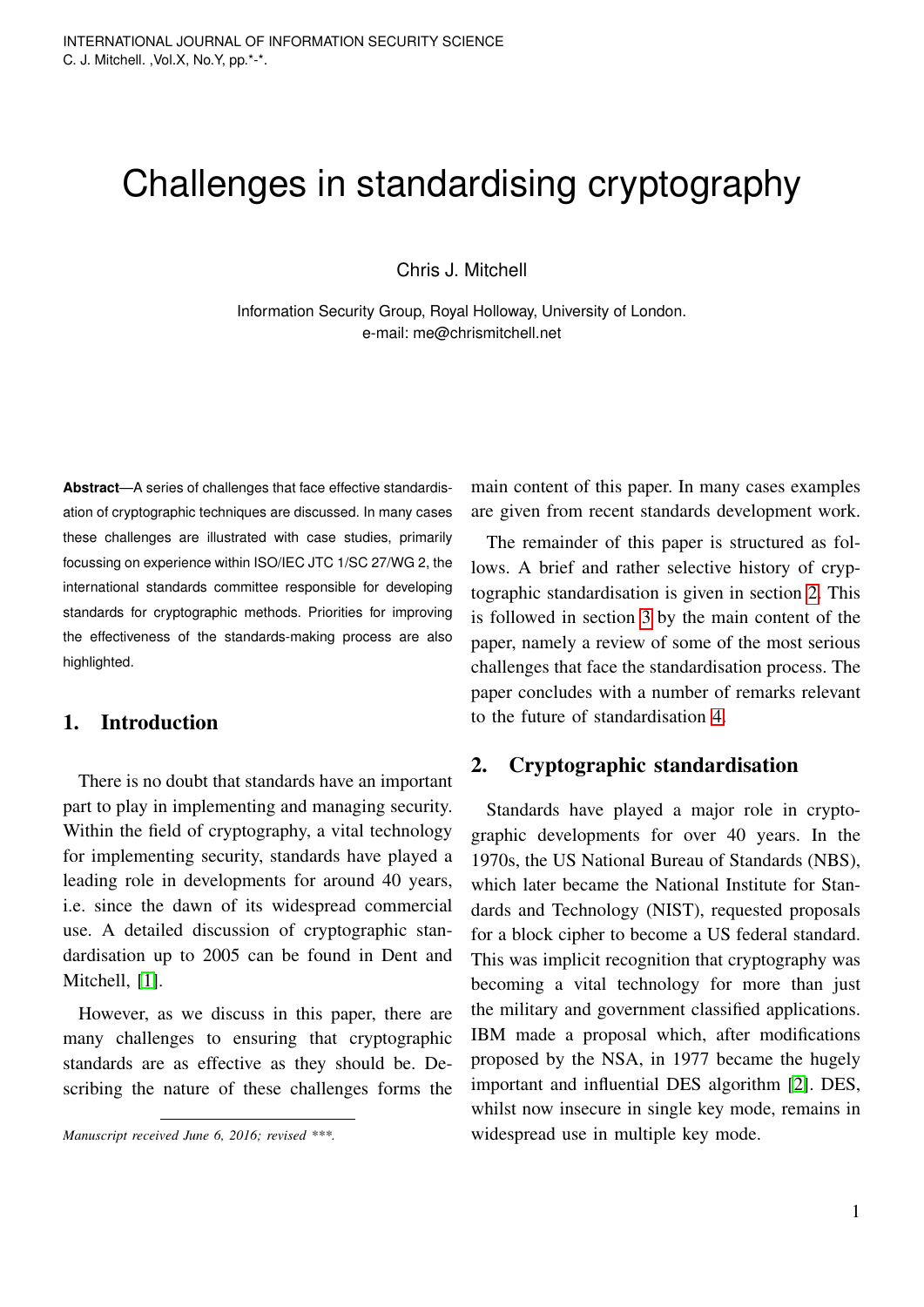Shortly after DES became a US federal standard, a number of parallel standards were published showing how to use the DES algorithm. Most important these included:

- methods for encrypting data to protect its confidentiality, i.e. the *modes of operation*, [\[3\]](#page-7-2);
- techniques for generating a *Message Authentication Code (MAC)*, a type of checksum or *tag* appended to data which guarantees its integrity and origin [\[4\]](#page-7-3), [\[5\]](#page-7-4).

DES was initial standardised only for US federal government use. However, DES soon became a US national standard (published by ANSI), [\[6\]](#page-7-5), and a de facto international standard for the protection of banking communications. Modes of operation and MAC standards were similarly published by ANSI, [\[7\]](#page-7-6), [\[8\]](#page-7-7), and also internationally by ISO/IEC [\[9\]](#page-7-8), [\[10\]](#page-7-9), [\[11\]](#page-7-10).

On the international stage, in the early 1980s a committee was established specifically to address security standardisation: ISO/TC 97 (Information technology) established SC 20, dealing with cryptography. One of its earliest projects was to standardise DES, but, as discussed below, this failed. However, other work succeeded. When, at the beginning of the 1990s, ISO/TC 97 was merged with its parallel IEC committee to become ISO/IEC JTC 1, SC 20 was reformed and expanded in scope to become SC 27, dealing with all aspects of Information security (including cryptography). Today, SC  $27<sup>1</sup>$  $27<sup>1</sup>$  $27<sup>1</sup>$ , has five working groups (WGs), of which one, WG 2, is responsible for cryptography standards.

As mentioned in the previous paragraph, efforts in the late 1980s to produce an international standard for DES failed. In fact, the ISO DES standard was almost published, but was blocked for political reasons at the very last moment. Encryption (but not

MACs and other cryptographic methods) was still a technology some governments wished to control. For this reason it was decided at the time that SC 27 was formed that its scope would explicitly exclude standardising encryption algorithms. This did not prevent the development of a range of standards covering a range of other techniques, and, in the early 2000s, the decision to exclude encryption was overturned. Today, a wide range of encryption algorithms are the subject of international standards (see, for example, ISO/IEC 18033, [\[12\]](#page-7-11), [\[13\]](#page-7-12), [\[14\]](#page-7-13),  $[15]$ .

Indeed, SC 27/WG 2 has published, and continues to maintain, a wide range of standards for cryptographic techniques, including:

- encryption algorithms (including asymmetric schemes (ISO/IEC 18033-2, [\[13\]](#page-7-12)), block ciphers (ISO/IEC 18033-3, [\[16\]](#page-7-15)) and stream ciphers (ISO/IEC 18033-4, [\[15\]](#page-7-14)));
- modes of operation for block ciphers (ISO/IEC 10116, [\[17\]](#page-7-16));
- MAC techniques (ISO/IEC 9797 parts 1-3, [\[18\]](#page-7-17), [\[19\]](#page-7-18), [\[20\]](#page-7-19));
- hash functions (ISO/IEC 10118 parts 1–4, [\[21\]](#page-7-20), [\[22\]](#page-7-21), [\[23\]](#page-7-22), [\[24\]](#page-7-23));
- digital signatures (ISO/IEC 9796 parts 2 and 3, [\[25\]](#page-7-24), [\[26\]](#page-7-25) and ISO/IEC 14888 parts 1–3, [\[27\]](#page-8-0), [\[28\]](#page-8-1), [\[29\]](#page-8-2));
- authenticated encryption (ISO/IEC 19772, [\[30\]](#page-8-3));
- authentication and key management protocols (ISO/IEC 9798 parts 1–6, [\[31\]](#page-8-4), [\[32\]](#page-8-5), [\[33\]](#page-8-6), [\[34\]](#page-8-7), [\[35\]](#page-8-8), [\[36\]](#page-8-9), and ISO/IEC 11770 parts 1–4, [\[37\]](#page-8-10), [\[38\]](#page-8-11), [\[39\]](#page-8-12), [\[40\]](#page-8-13));
- random bit and random prime generation (ISO/IEC 18031, [\[41\]](#page-8-14), and 18032, [\[42\]](#page-8-15));
- lightweight cryptography (ISO/IEC 29192 parts 1–4, [\[43\]](#page-8-16), [\[44\]](#page-8-17), [\[45\]](#page-8-18), [\[46\]](#page-8-19)); and
- privacy enhancing technologies (ISO/IEC

<span id="page-1-0"></span><sup>1.</sup> See<http://www.din.de/en/meta/jtc1sc27>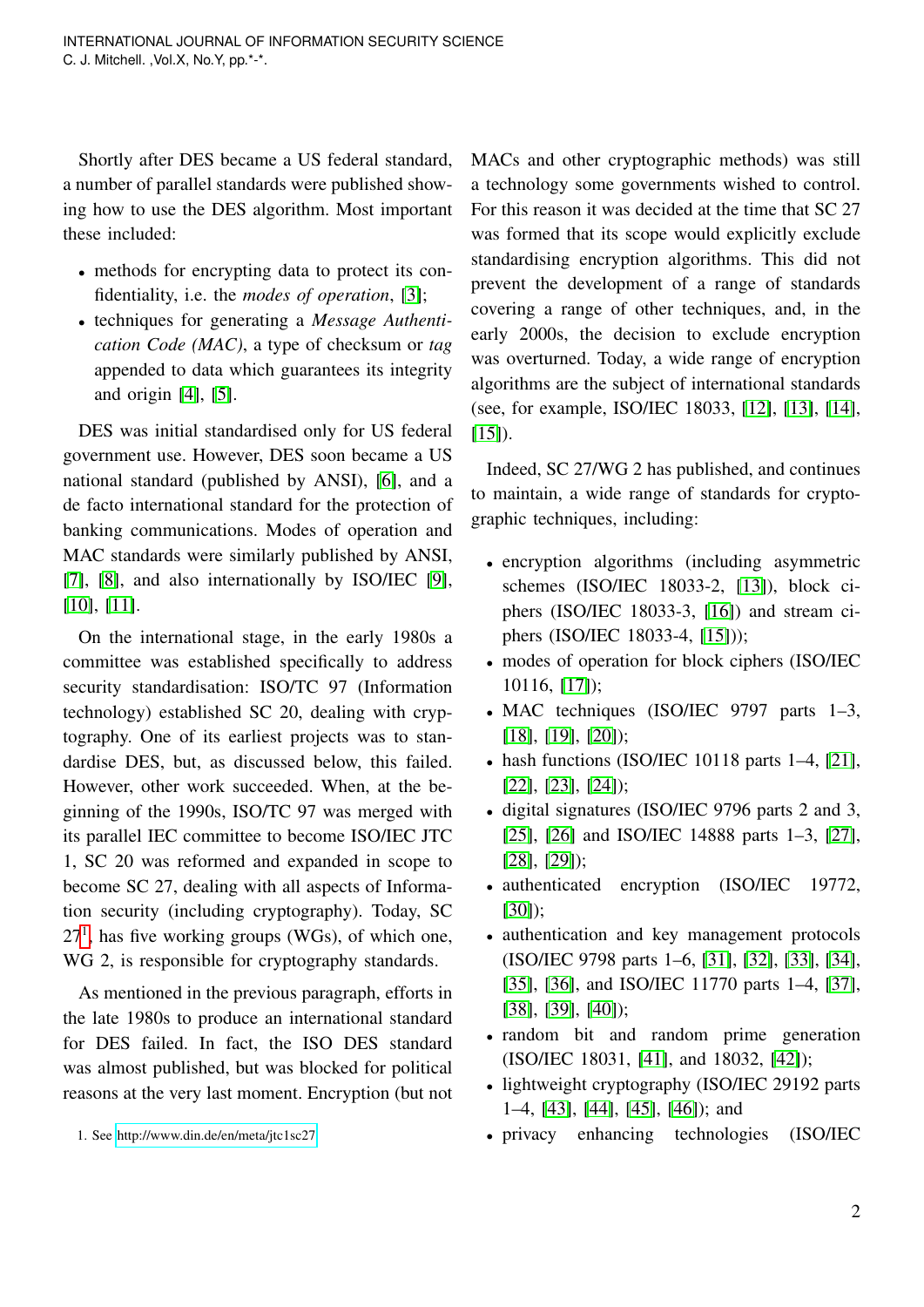20008 parts 1 and 2, [\[47\]](#page-8-20), [\[48\]](#page-8-21) and ISO/IEC 20009 parts 1 and 2, [\[49\]](#page-8-22), [\[50\]](#page-8-23)).

Despite these practical successes, many challenges remain, as we discuss in the remainder of this paper.

## <span id="page-2-0"></span>3. Challenges to standardisation

We now review some of the most serious challenges that the standardisation process continues to face.

#### *3.1. Drafting and maintenance*

Cryptographic algorithm standards are intended to specify a range of aspects of a technique, including:

- how to implement an algorithm;
- in what circumstances the algorithm should be used; and
- how parameters/options for an algorithm should be chosen.

However, they are not intended to be textbooks — in particular, they are not concerned with *why* particular aspects of a scheme are designed the way they are. After all, a software developer or protocol designer does not need to know such information; if they want to know more they can read a textbook or take a course on cryptography! Typically a standard will provide references to books and papers providing further information on the standardised techniques.

In the author's view, standards should be as simple and as easy to use as possible. Perhaps surprisingly, this is an area academics writing standards often really struggle with, as they instinctively want to explain *why*, and as a result they risk making standards unnecessarily long and complex. Indeed, writing an easy-to-use standard is a highly non-trivial exercise, and certainly something worth thinking about as an art in itself.

Perhaps the most serious challenge of all is merely to do with the fact that published standards need to be maintained, particularly in a fast-moving area like cryptography. As the list in the previous section makes clear, there are many published standards, and there are a limited number of experts prepared to give up their time for the often rather unglamorous work of updating and correcting draft standards.

Legacy, i.e. the need to maintain compatibility with existing deployed systems, is one of the bugbears of security, and this very much holds for standards development. In some cases SC 27/WG 2 has had to retain undesirable techniques or options in standards because they remain in wide use; typically a retained technique of this type will be one that is not suitable for general use but remains secure if used appropriately. Such a technique needs to be clearly marked as deprecated for new applications. Of course, there are obvious hazards in leaving such techniques in standards, but in practice there is little choice. Of course, if such a technique becomes completely insecure, then there is no alternative but to remove it from the standard as speedily as possible.

One example of such a deprecated technique arises in ISO/IEC 9797-1, [\[18\]](#page-7-17), the ISO/IEC standard for MACs computed using a block cipher in a variant of Cipher Block Chaining (CBC) mode, so called CBC-MACs. When computing a CBC-MAC, the data meeds to be divided into fixed length blocks — as a result the last block of data often needs to be 'padded'. Historically this was done using a string of all zeros. This technique remains secure if the message length is known to the recipient by independent means, e.g. if the message length is fixed — otherwise it is insecure. Thus this padding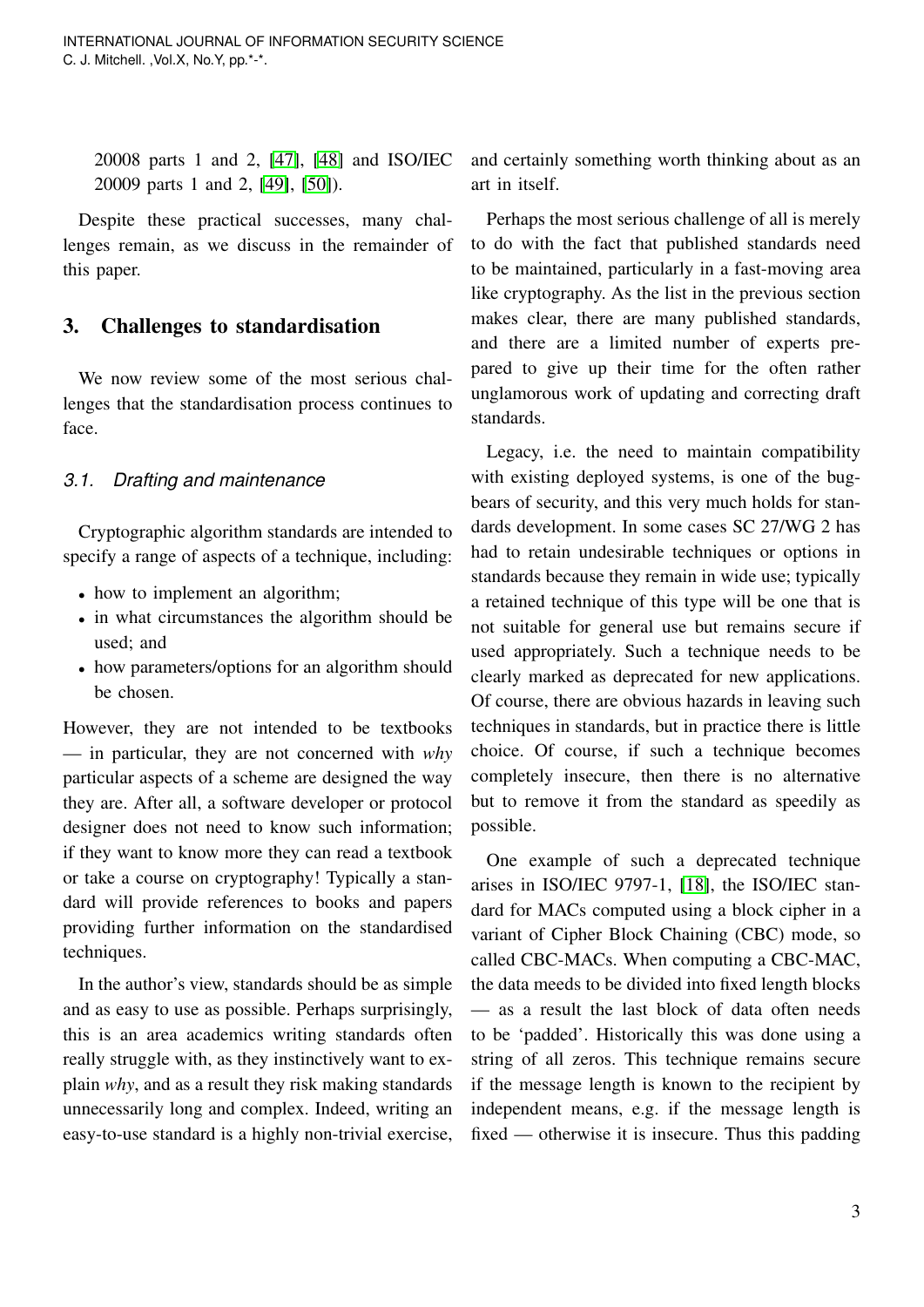method should only be used with great care and its use is deprecated. However it is still specified in the latest edition of ISO/IEC 9797-1 (as padding method 1 of clause 6.3.2) because of the huge legacy of applications which employ this technique.

### *3.2. Revising standards*

If a security weakness is found in a standardised algorithm, protocol or procedure, this needs to be fixed (to remove the algorithm or amend the advice on its use). Historically, SC 27/WG 2 has been receptive to news of problems and reasonably quick to act. However, acting has typically meant simply amending the standard. That is, unless a user of the standard regularly checks the ISO website $2$  they would have no way of knowing that a change has occurred. This needs to change, and SC 27/WG 2 has recently developed procedures for informing the wider community of issues in existing standards as soon as possible after they have been identified. We briefly mention two recent examples of where such changes have needed to be made.

A few years ago, it became clear that almost all the authentication and key management protocol standards had a specification problem [\[51\]](#page-8-24). Many of the protocol messages are specified as being made up of the concatenation of various fields, input to a crypto-primitive. However, 'concatenation' was not really specified. It could be interpreted to mean simply taking two bit strings and joining them together to make a longer bit string. In some cases such an implementation could give rise to security issues. It was therefore necessary to amend all the affected standards (various parts of the ISO/IEC 9798 and ISO/IEC 11770 series) to make it clear that concatenation implied an encoding method which was uniquely and unambiguously decodable. SC 27/WG

2 created and published six corrigenda to fix this problem, all within 12 months.

ISO/IEC 19772, [\[30\]](#page-8-3) is concerned with authenticated encryption. One of the six mechanisms in this standard is 'generic encrypt-then-MAC', i.e. allowing authenticated encryption to be instantiated by encryption then MAC computation using arbitrary (secure) algorithms. It was recently pointed out by Namprempre, Rogaway and Shrimpton, [\[52\]](#page-8-25) that the standard as specified is insecure, since it did not mandate the inclusion of the Initialisation Vector used for the encryption process within the scope of the MAC. A (quite complex) corrigendum was written and published by WG 2 of SC 27 within 12 months, [\[53\]](#page-9-0), to address this problem.

#### *3.3. Timing*

In some cases SC 27/WG 2 has tried to standardise techniques when there are no suitable candidates. For example, SC 27/WG 2 started work on ISO/IEC 10118-3 (dedicated hash-functions) before NIST's Secure Hash Algorithm (SHA) was published, when the only obvious candidates were MD4, [\[54\]](#page-9-1), and MD5, [\[55\]](#page-9-2). As work started on this new standard in the early 1990s, it was made clear by participating experts that MD4 and MD5 were not suitable for standardisation. Fortunately SHA/SHA-1, [\[56\]](#page-9-3), was published just at the right time, and was duly included in the first edition of ISO/IEC 10118-3, [\[57\]](#page-9-4).

However, whilst there are dangers of standardising too early, there are also dangers of being too late. SC 27 is only now standardising key derivation techniques: ISO/IEC 11770-6 is currently out for FDIS ballot, [\[58\]](#page-9-5), and should be published in late 2016. As a result there are many slightly different techniques in use (including in SC 27 standards), a potential major problem for future implementers trying to maintain compatibility between systems.

<span id="page-3-0"></span><sup>2.</sup> See<http://www.iso.org/iso/home.html>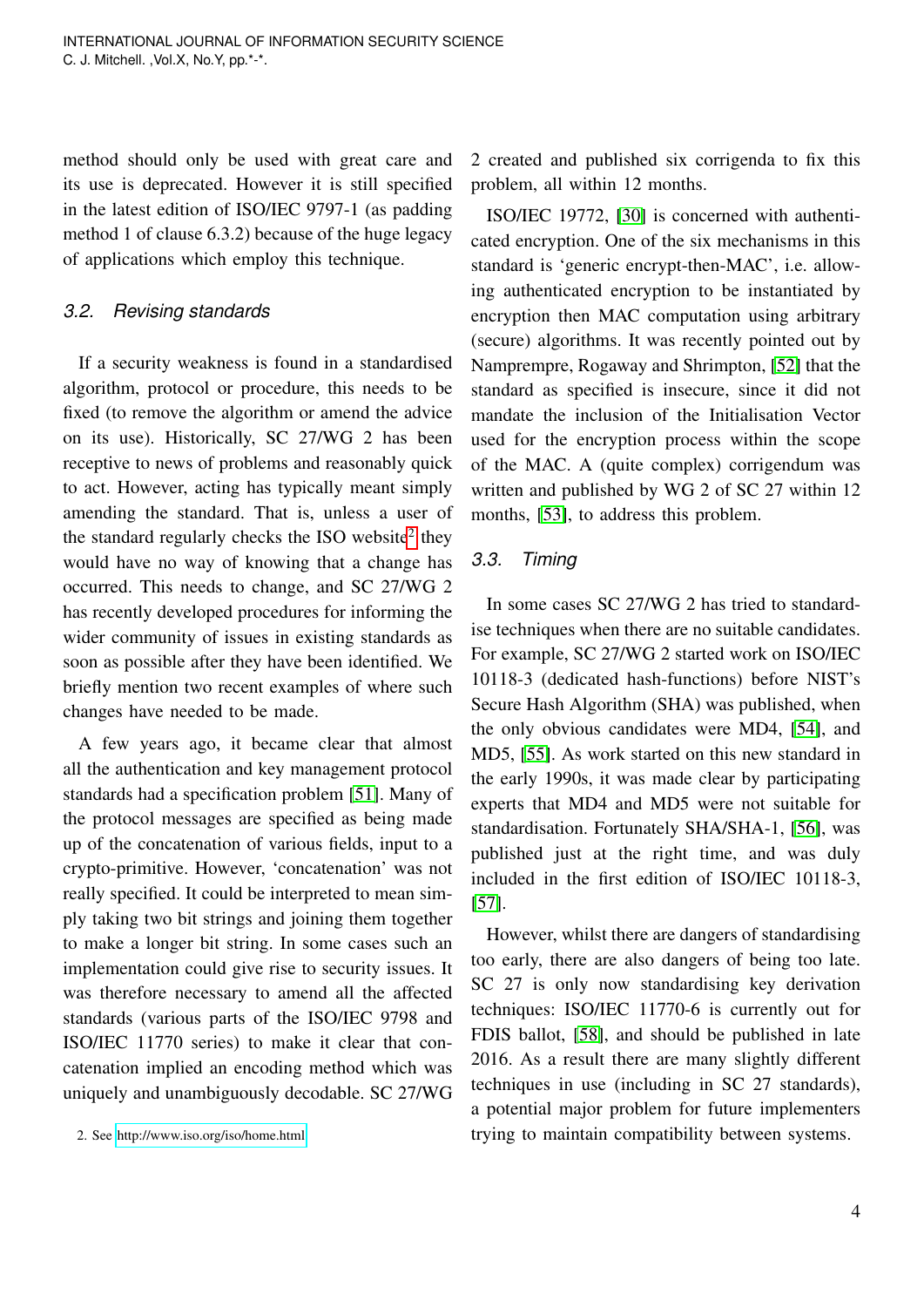#### *3.4. Variation*

As Tanenbaum famously said: 'The nice thing about standards is that there are so many of them to choose from', [\[59\]](#page-9-6). Cryptography standards have been, and continue to be, produced by many different bodies, including both national organisations (e.g. NIST, ANSI, DIN, BSI, etc.), and international bodies (such as ISO/IEC, IEEE, IETF, ITU-T, and ETSI). Too often these standards overlap and even conflict with one another, making life very challenging for standards users. Arguably even the ISO/IEC standards contain too many choices; for example, ISO/IEC 18033-3, [\[16\]](#page-7-15), contains as many as seven different block ciphers: four 64-bit ciphers and three 128-bit schemes.

The issue of trying to minimise the set of standardised techniques has been discussed widely see, for example, [\[60\]](#page-9-7). An internal standing document has been established within SC 27/WG2 to try to help ensure that only algorithms of genuine value to users are added to the catalogue of standardised techniques, [\[61\]](#page-9-8).

#### *3.5. Adoption*

One major practical problem with ISO/IEC standards is that they are not freely available. Indeed they are rather expensive to buy. As a result they are widely ignored. Too often, IETF RFCs, many of which are not in any sense standards, are treated as the authoritative source for cryptographic technology. This is despite the fact that the process for adopting an ISO/IEC standard is far more rigorous than that used to decide whether an RFC should be promulgated.

There are many reasons why ISO/IEC standards are not always adopted. One is that they cost money, as discussed before. However, many parties seem possessed by an irrepressible desire to invent their own techniques, independently of any already existing standards. IETF is a prime example — the US influence is strong, and possibly as a result international standards are regarded as rather irrelevant. Perhaps more surprisingly, ETSI, with apparently good relations with ISO, insists on designing its own algorithms in its specialist cryptography committee SAGE<sup>[3](#page-4-0)</sup> rather than joining forces with SC 27. Historically, the banking community have also tended to write their own standards.

This diversification of algorithm standards can have very damaging consequences. As mentioned before, MD5 (a hash function) was not standardised by ISO/IEC for sound security reasons. However, it was published by the IETF in an RFC, [\[55\]](#page-9-2). This has led to its very widespread (and continuing) use, despite the fact it is insecure. Indeed there are known real-world attacks, notably including the Flame malware, [\[62\]](#page-9-9), which have exploited its use.

Although this is not necessarily the fault of the standards, there are many examples of implementations which have been found not to follow standards correctly — see, for example,  $[63]$ ,  $[64]$ ,  $[65]$ . This is perhaps not so much a problem for algorithm standards, but is certainly an issue for random number generation (as needed for cryptographic keys). It may also be a problem for some aspects of key management and authentication. This seems to be a cultural issue amongst the developer community. To try to minimise the chance of this happening, it is incumbent on developers of standards to make them as clear and precise as possible, and not burdened with unnecessary detail.

#### *3.6. Reputation*

The recent Snowden revelations, as discussed by Landau, [\[66\]](#page-9-13), [\[67\]](#page-9-14), have damaged the reputation of

<span id="page-4-0"></span><sup>3.</sup> See<https://portal.etsi.org/TBSiteMap/sage>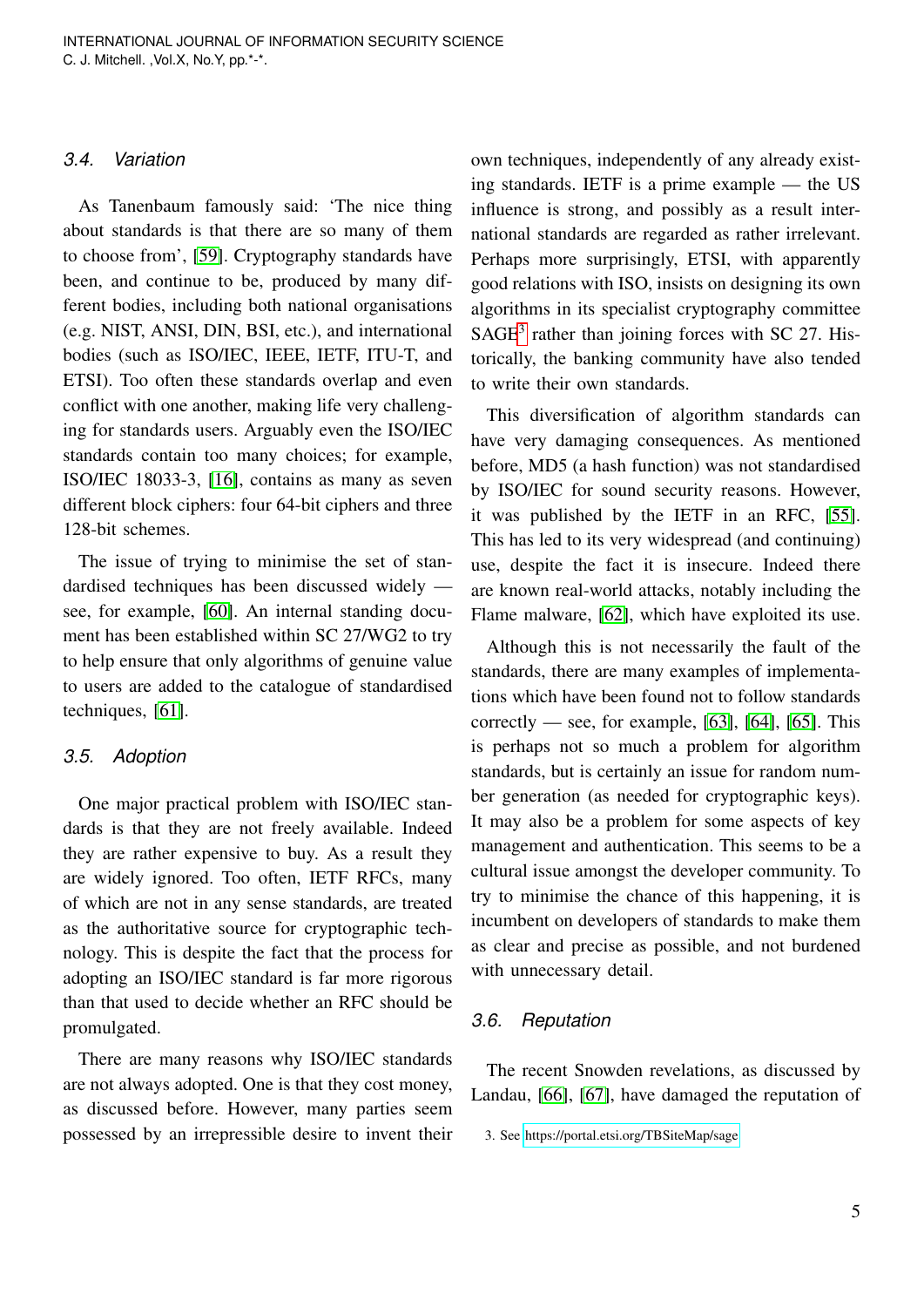the cryptography standards bodies. As described below, it seems that a random bit generation algorithm of dubious security (known as Dual EC DRBG) were included in national (NIST) and international (ISO/IEC) standards.

Dual EC DRBG is a random bit generation technique. Following a parallel NIST standard, it was included in ISO/IEC 18031, [\[41\]](#page-8-14), along with a set of 'recommended parameters'. Only because of Snowden did the world suddenly realise that the technique had originally been designed to allow the scheme to be broken if the parameters are chosen carefully (but only by the chooser of the parameters). Moreover, the 'recommended parameters' were of unknown provenance. As soon as this became known, SC 27/WG 2 issued a press release warning about this issue, and shortly afterwards a corrigendum was published, [\[68\]](#page-9-15), removing Dual EC DRBG from the standard.

Whilst the offending technique has now been destandardised, this potentially damages trust longterm. Indeed, two lightweight block ciphers, SI-MON and SPECK, were recently submitted by the US national body (ANSI) for possible standardisation by ISO/IEC SC 27/WG 2 as part of its evolving lightweight cryptography standard, ISO/IEC 29192. Despite having desirable efficiency properties, and having been subject to widespread scrutiny, adoption is currently being blocked — mainly because of suspicion of the US.

# *3.7. Intellectual property and commercial issues*

Some standards bodies prohibit standardisation of patent-protected schemes. ISO/IEC, however, allows this, as long as fair and non-discriminatory terms are agreed by the intellectual property (IP) owner. Enforcing this relies on the standards committee learning whether or not algorithms proposed for

standardisation are protected. As a side issue, it is interesting to note that apparently minor cryptorelated features of the 3G mobile standards which were patent-protected during the standards-writing process have meant that 'late' entrants to the mobile phone market (e.g. Apple) have had to make huge payments to the IP owners.

Many of the experts attending the standards committees are employees of companies with commercial interests in what is or is not standardised. As a result, the schemes that are standardised are sometimes influenced by commercial preferences. This is perfectly legitimate — if you attend, you get a say — but it may not always be desirable in a global sense. Academics can play an important role in challenging what look like poor decisions, as they are often unencumbered by commercial considerations.

As mentioned earlier in this talk, efforts to make DES an international standard in the 1980s foundered under US government pressure. However, triple DES is now part of ISO/IEC 18033-3, [\[16\]](#page-7-15). It remains primarily for commercial/legacy reasons — it is certainly significantly weaker than the key length would lead a user to expect. However, because it is in wide use, de-standardising it would cause major real-world problems. It is interesting to see what the impact will be of recent work showing 2-key triple DES is even weaker than previously thought [\[69\]](#page-9-16).

#### *3.8. Political issues*

Just like companies with IP portfolios to exploit, governments, who often fund standards committee attendees, may wish to promote technologies which favour individual nation states. One reason is that if technologies are standardised then it is acceptable to list them in requirements specifications under WTO rules. This can lead to nations trying to get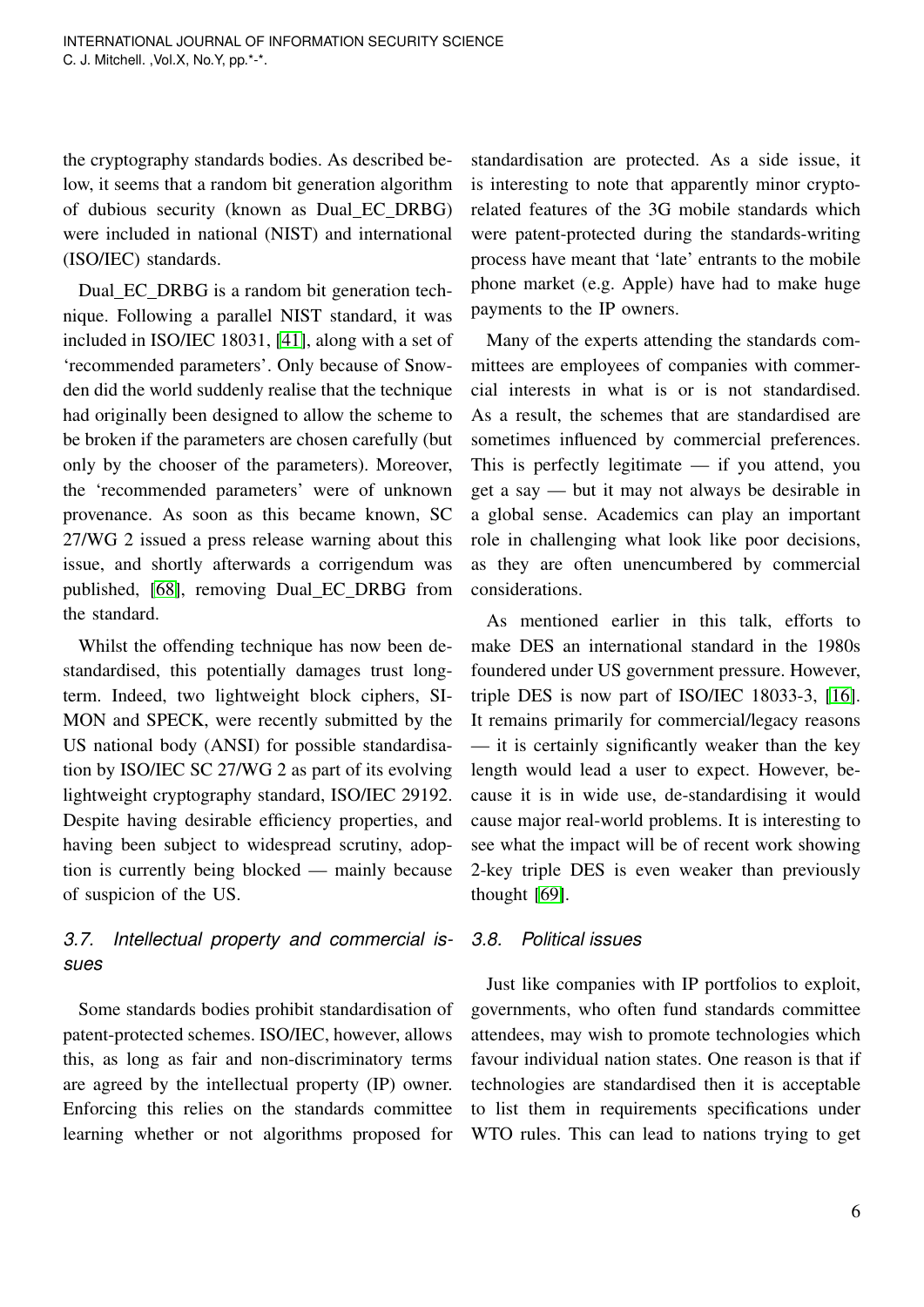national standards made international — this can, in turn, exacerbate the problem of excessive numbers of standardised algorithms.

# <span id="page-6-0"></span>4. Concluding remarks

The development of novel cryptographic techniques and their assessment and cryptanalysis is primarily down to academia, at least for nongovernment use. This means academic expertise is vital to the standardisation process in SC 27/WG 2 and elsewhere. Involvement at the national level typically costs nothing — national bodies shadowing the work of SC 27, and making contributions to the work, exist worldwide. Participation in international meetings as a national delegate is also possible.

On the relatively rare occasions defects are identified in standards, SC 27/WG 2 needs to be more active in promulgating these issues. Historically, WG 2 simply amended the standard concerned, and felt this was enough. However, this neglects the users who may have implemented the standard, and who are unaware of the changes. Only recently has SC 27/WG 2 developed procedures to let the wider world know when issues (such as Dual\_EC\_DRBG) are identified.

Sometimes standards development can take far too long. However, it is possible to go from start to finish with an ISO/IEC standard in less than three years; however, it often takes more like five! Greater involvement by experts is key to getting the job done in a timely way, and this includes those editing new standards.

Many academics are wary of being involved in standardisation as the payback is not easily defined — specifically, no publications arise directly and it is sometimes hard to get research grant funding to support involvement. However, as someone with nearly 30 years of involvement in standardisation,

I know there are many potential benefits. Writing a standard often makes you think about things you might not otherwise worry about, and this can lead to new research. Also, standards development can lead to fruitful interactions with industry experts, and hence to joint research projects and/or consultancy. Above all else, there is huge intrinsic satisfaction in making academic work accessible and usable by the wider world.

Unfortunately, there are many examples of real world systems and products where it seems that development engineers and protocol designers have assumed they know better than cryptographers, and in particular than writers of standards. For example, developers sometimes design their own cryptographic algorithm or ignore vital parts of a security protocol because the rationale for their inclusion is not obvious (and hence they are wrongly deemed unnecessary). One might reasonably wonder what is it about cryptography that makes a non-expert assume they know as much as an expert. The answer is far from clear, but it is a hugely serious problem.

One way of reducing the risk of problems of the above type is to get as many people as possible involved in the standards process, and to try to ensure the main messages about standards implementation are promulgated as widely as possible. To this end, as a long-term standards contributor, I would like to appeal to everyone who cares about the correct use of cryptography to think about getting involved in crypto standards development. Standards represent a vitally important bridge between theory and practice. For those of us from academia, standards are our chance to communicate in simple terms what our research results indicate should happen.

Despite all the challenges described above, SC 27 has a pretty good track record — so far! Very few standardised schemes have needed to be significantly modified or removed, despite a standards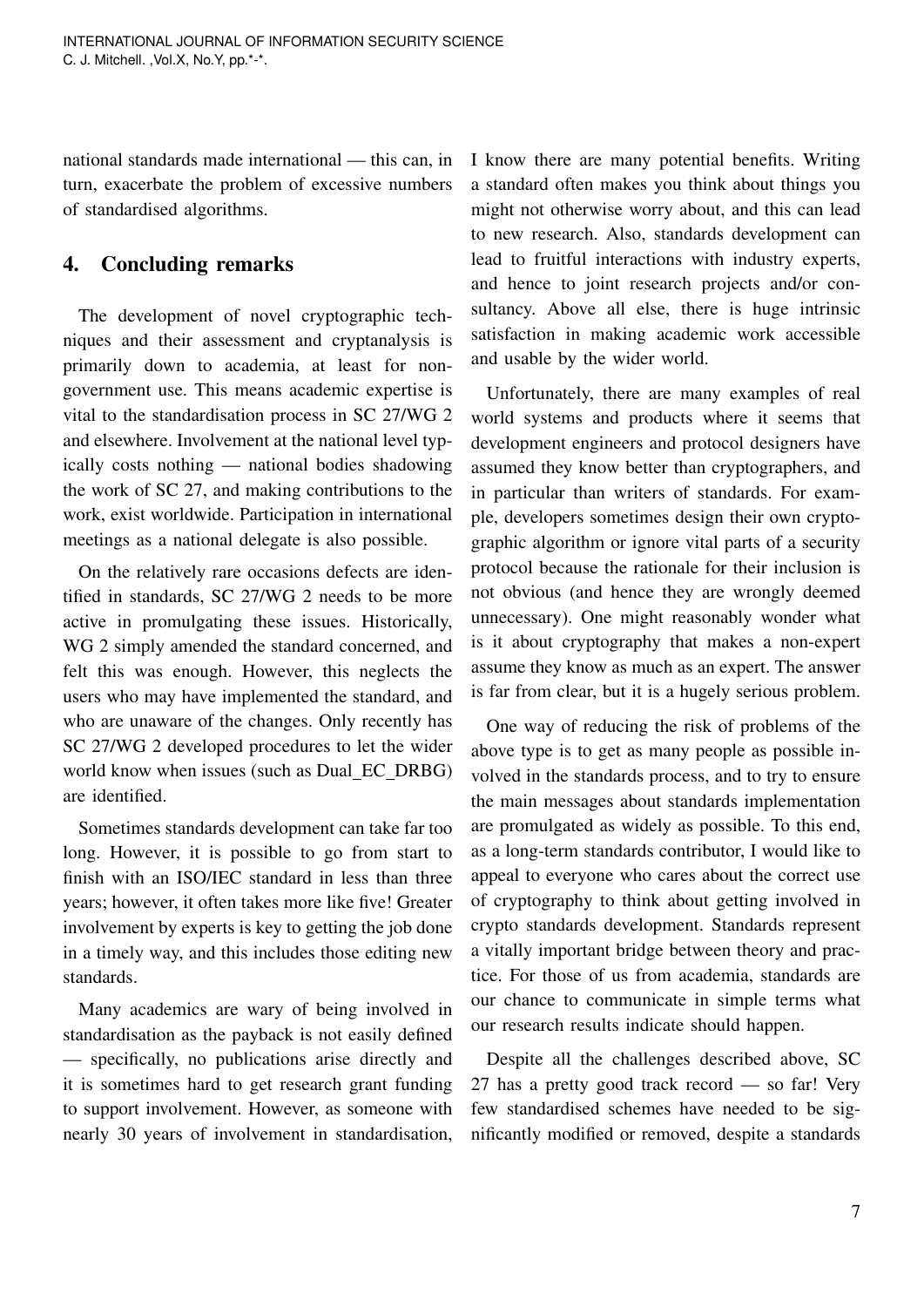portfolio going back 30 years. However, for this to remain true requires that the cryptographic community, in academia and industry, continues to participate in and contribute to the standards development and management processes.

## References

- <span id="page-7-0"></span>[1] A. W. Dent and C. J. Mitchell, *User's Guide to Cryptography and Standards*. Artech House, Boston, MA, 2005.
- <span id="page-7-1"></span>[2] *National Bureau of Standards (NBS) Federal Information Processing Standards (FIPS) Publication 46—Data Encryption Standard (DES)*, National Technical Information Service, Springfield, Va., April 1977.
- <span id="page-7-2"></span>[3] *National Bureau of Standards (NBS) Federal Information Processing Standards (FIPS) Publication 81—DES modes of operation*, National Technical Information Service, Springfield, Va., December 1980.
- <span id="page-7-3"></span>[4] *ANSI X9.19, Financial institution retail message authentication*, American Bankers Association, Washington, DC, August 1986.
- <span id="page-7-4"></span>[5] *ANSI X9.9–1986 (revised), Financial institution message authentication (wholesale)*, American Bankers Association, Washington, DC, April 1986.
- <span id="page-7-5"></span>[6] *ANSI X3.92–1981, Data Encryption Algorithm*, American National Standards Institute, New York, 1981.
- <span id="page-7-6"></span>[7] *ANSI X3.106–1983, Data Encryption Algorithm—Modes of operation*, American National Standards Institute, New York, 1983.
- <span id="page-7-7"></span>[8] *ANSI X9.52–1998, Triple Data Encryption Algorithm — Modes of operation*, American National Standards Institute, New York, 1998.
- <span id="page-7-8"></span>[9] *ISO 8372: 1987, Information Processing — Modes of operation for a 64-bit block cipher algorithm*, International Organization for Standardization, Genève, Switzerland, 1987.
- <span id="page-7-9"></span>[10] *ISO/IEC 9797: 1989, Data cryptographic techniques—Data integrity mechanism using a cryptographic check function employing a block cipher algorithm*, International Organization for Standardization, Genève, Switzerland, December 1989.
- <span id="page-7-10"></span>[11] *ISO/IEC 10116: 1991, Information Processing — Modes of operation for an* n*-bit block cipher algorithm*, International Organization for Standardization, Genève, Switzerland, 1991.
- <span id="page-7-11"></span>[12] *ISO/IEC 18033-1:2005, Information technology — Security techniques — Encryption Algorithms — Part 1: General*, International Organization for Standardization, Genève, Switzerland, 2005.
- <span id="page-7-12"></span>[13] *ISO/IEC 18033-2:2006, Information technology — Security techniques — Encryption Algorithms — Part 2: Asymmetric Ciphers*, International Organization for Standardization, Genève, Switzerland, 2006.
- <span id="page-7-13"></span>[14] *ISO/IEC 18033-3:2010, Information technology — Security techniques — Encryption algorithms — Part 3: Block ciphers*, 2nd ed., International Organization for Standardization, Genève, Switzerland, 2010.
- <span id="page-7-14"></span>[15] *ISO/IEC 18033-4:2011, Information technology — Security techniques — Encryption Algorithms — Part 4: Stream Ciphers*, 2nd ed., International Organization for Standardization, Genève, Switzerland, 2011.
- <span id="page-7-15"></span>[16] *ISO/IEC 18033-3:2010, Information technology — Security techniques — Encryption algorithms — Part 3: Block ciphers*, 2nd ed., International Organization for Standardization, Genève, Switzerland, 2010.
- <span id="page-7-16"></span>[17] *ISO/IEC 10116: 2006, Information technology — Security techniques — Modes of operation for an* n*-bit block cipher*, 3rd ed., International Organization for Standardization, Genève, Switzerland, 2006.
- <span id="page-7-17"></span>[18] *ISO/IEC 9797–1, Information technology — Security techniques — Message Authentication Codes (MACs) — Part 1: Mechanisms using a block cipher*, 2nd ed., International Organization for Standardization, Genève, Switzerland, 2011.
- <span id="page-7-18"></span>[19] *ISO/IEC 9797-2:2011, Information technology — Security techniques — Message Authentication Codes (MACs) — Part 2: Mechanisms using a dedicated hash-function*, 2nd ed., International Organization for Standardization, Genève, Switzerland, May 2011.
- <span id="page-7-19"></span>[20] *ISO/IEC 9797-3:2011, Information technology — Security techniques — Message Authentication Codes (MACs) — Part 3: Mechanisms using a universal hash-function*, International Organization for Standardization, Genève, Switzerland, 2011.
- <span id="page-7-20"></span>[21] *ISO/IEC 10118-1:2000, Information technology — Security techniques — Hash-functions — Part 1: General*, 2nd ed., International Organization for Standardization, Genève, Switzerland, June 2000.
- <span id="page-7-21"></span>[22] *ISO/IEC 10118-2:2010, Information technology — Security techniques — Hash-functions — Part 2: Hash-functions using an* n*-bit block cipher*, 3rd ed., International Organization for Standardization, Genève, Switzerland, October 2010.
- <span id="page-7-22"></span>[23] *ISO/IEC 10118–3, Information technology — Security techniques — Hash-functions — Part 3: Dedicated hash-functions*, 3rd ed., International Organization for Standardization, Genève, Switzerland, 2004.
- <span id="page-7-23"></span>[24] *ISO/IEC 10118-4:1998, Information technology — Security techniques — Hash-functions — Part 4: Hash-functions using modular arithmetic*, International Organization for Standardization, Genève, Switzerland, December 1998.
- <span id="page-7-24"></span>[25] *ISO/IEC 9796-2:2010, Information technology — Security techniques — Digital signature schemes giving message recovery — Part 2: Integer factorization based mechanisms*, 3rd ed., International Organization for Standardization, Genève, Switzerland, December 2010.
- <span id="page-7-25"></span>[26] *ISO/IEC 9796-3:2006, Information technology – Security techniques — Digital signature schemes giving message recovery — Part 3: Discrete logarithm based mechanisms*, 2nd ed., Inter-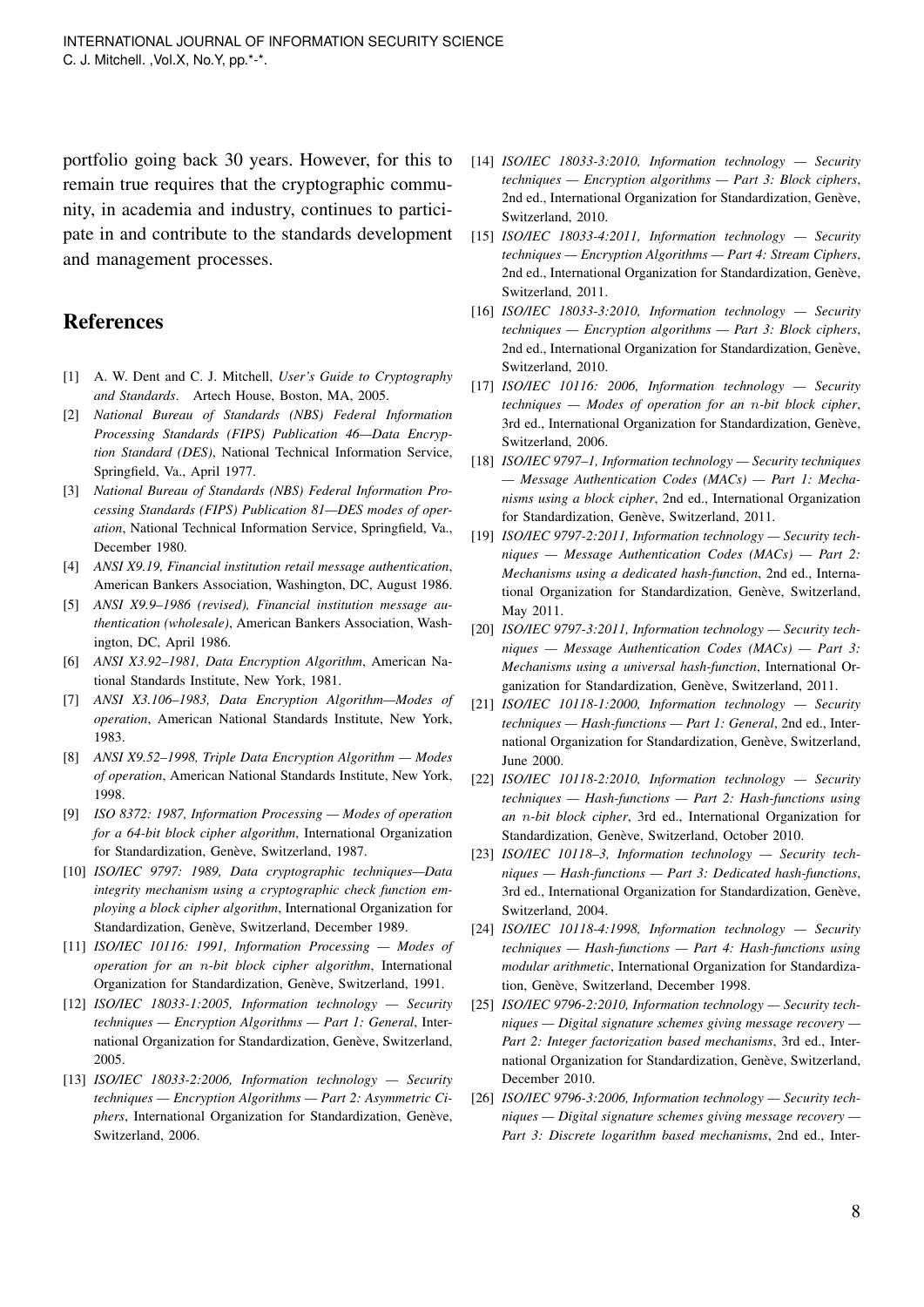national Organization for Standardization, Genève, Switzerland, September 2006.

- <span id="page-8-0"></span>[27] *ISO/IEC 14888-1:2008, Information technology — Security techniques — Digital signatures with appendix — Part 1: General*, 2nd ed., International Organization for Standardization, Genève, Switzerland, April 2008.
- <span id="page-8-1"></span>[28] *ISO/IEC 14888-2:2008, Information technology — Security techniques — — Digital signatures with appendix — Part 2: Integer factorization based mechanisms*, 2nd ed., International Organization for Standardization, Genève, Switzerland, April 2008.
- <span id="page-8-2"></span>[29] *ISO/IEC 14888-3:2016, Information technology — Security techniques — — Digital signatures with appendix — Part 3: Discrete logarithm based mechanisms*, 3rd ed., International Organization for Standardization, Genève, Switzerland, March 2016.
- <span id="page-8-3"></span>[30] *ISO/IEC 3rd CD 19772, Information technology — Security techniques — Authenticated encryption mechanisms*, International Organization for Standardization, Genève, Switzerland, June 2007.
- <span id="page-8-4"></span>[31] *ISO/IEC 9798-1:2010, Information technology — Security techniques — — Entity authentication — Part 1: General*, 3rd ed., International Organization for Standardization, Genève, Switzerland, June 2010.
- <span id="page-8-5"></span>[32] *ISO/IEC 9798-2:2008, Information technology — Security techniques — — Entity authentication — Part 2: Mechanisms using symmetric encipherment algorithms*, 3rd ed., International Organization for Standardization, Genève, Switzerland, December 2008.
- <span id="page-8-6"></span>[33] *ISO/IEC 9798-3:1998, Information technology — Security techniques — Entity authentication — Part 3: Mechanisms using digital signature algorithms*, 2nd ed., International Organization for Standardization, Genève, Switzerland, 1998.
- <span id="page-8-7"></span>[34] *ISO/IEC 9798–4:1999, Information technology — Security techniques — Entity authentication — Part 4: Mechanisms using a cryptographic check function*, 2nd ed., International Organization for Standardization, Genève, Switzerland, 1999.
- <span id="page-8-8"></span>[35] *ISO/IEC 9798-5:2009, Information technology — Security techniques — — Entity authentication — Part 5: Mechanisms using zero-knowledge techniques*, 3rd ed., International Organization for Standardization, Genève, Switzerland, December 2009.
- <span id="page-8-9"></span>[36] *ISO/IEC 9798-6:2010, Information technology - Security techniques — — Entity authentication — Part 6: Mechanisms using manual data transfer*, 2nd ed., International Organization for Standardization, Genève, Switzerland, November 2010.
- <span id="page-8-10"></span>[37] *ISO/IEC 11770-1:2010, Information technology — Security techniques — — Key management — Part 1: Framework*, 2nd ed., International Organization for Standardization, Genève, Switzerland, November 2010.
- <span id="page-8-11"></span>[38] *ISO/IEC 11770-2:2008, Information technology — Security techniques — Key management — Part 2: Mechanisms using symmetric techniques*, 2nd ed., International Organization for Standardization, Genève, Switzerland, 2008.
- <span id="page-8-12"></span>[39] *ISO/IEC 11770-3:2015, Information technology — Security techniques — — Key management — Part 3: Mechanisms using asymmetric techniques*, 3rd ed., International Organization for Standardization, Genève, Switzerland, August 2015.
- <span id="page-8-13"></span>[40] *ISO/IEC 11770–4:2006, Information technology — Security techniques — Key management — Part 4: Mechanisms based on weak secrets*, International Organization for Standardization, Genève, Switzerland, 2006.
- <span id="page-8-14"></span>[41] *ISO/IEC 18031:2011, Information technology — Security techniques — Random bit generation*, 2nd ed., International Organization for Standardization, Genève, Switzerland, 2011.
- <span id="page-8-15"></span>[42] *ISO/IEC 18032:2005, Information technology – Security techniques — — Prime number generation*, International Organization for Standardization, Genève, Switzerland, January 2005.
- <span id="page-8-16"></span>[43] *ISO/IEC 29192-1:2012, Information technology — Security techniques — Lightweight cryptography — Part 1: General*, International Organization for Standardization, Genève, Switzerland, 2012.
- <span id="page-8-17"></span>[44] *ISO/IEC 29192-2:2012, Information technology — Security techniques — Lightweight cryptography — Part 2: Block ciphers*, International Organization for Standardization, Genève, Switzerland, 2012.
- <span id="page-8-18"></span>[45] *ISO/IEC 29192-3:2012, Information technology — Security techniques — Lightweight cryptography — Part 3: Stream* ciphers, International Organization for Standardization, Genève, Switzerland, September 2012.
- <span id="page-8-19"></span>[46] *ISO/IEC 29192-4:2013, Information technology — Security techniques — Lightweight cryptography — Part 4: Mechanisms using asymmetric techniques*, International Organization for Standardization, Genève, Switzerland, May 2013.
- <span id="page-8-20"></span>[47] *ISO/IEC 20008-1:2013, Information technology — Security techniques — Anonymous digital signatures — Part 1: Gen*eral, International Organization for Standardization, Genève, Switzerland, December 2013.
- <span id="page-8-21"></span>[48] *ISO/IEC 20008-2:2013, Information technology — Security techniques — Anonymous digital signatures — Part 2: Mechanisms using a group public key*, International Organization for Standardization, Genève, Switzerland, November 2013.
- <span id="page-8-22"></span>[49] *ISO/IEC 20009-1:2013, Information technology — Security techniques — Anonymous entity authentication — Part 1: General*, International Organization for Standardization, Genève, Switzerland, July 2013.
- <span id="page-8-23"></span>[50] *ISO/IEC 20009-2:2013, Information technology — Security techniques — Anonymous entity authentication — Part 2: Mechanisms based on signatures using a group public key*, International Organization for Standardization, Genève, Switzerland, November 2013.
- <span id="page-8-24"></span>[51] L. Chen and C. J. Mitchell, "Parsing ambiguities in authentication and key establishment protocols," *Journal of Electronic Security and Digital Forensics*, vol. 3, pp. 82–94, 2010.
- <span id="page-8-25"></span>[52] C. Namprempre, P. Rogaway, and T. Shrimpton, "Reconsidering generic composition," in *Advances in Cryptology — EURO-CRYPT 2014 — 33rd Annual International Conference on the*